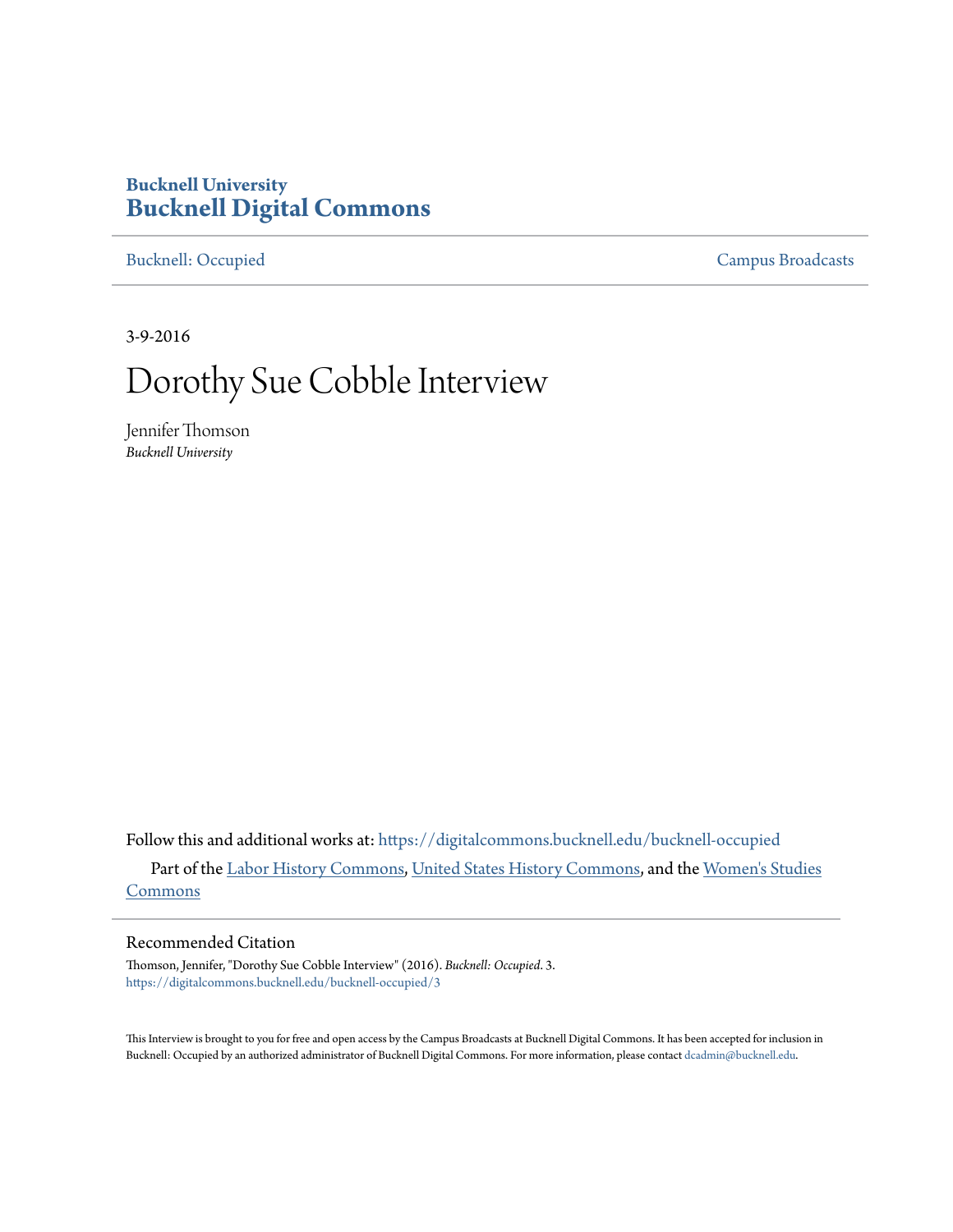**Bucknell: Occupied Copyright 2016, WVBU Bucknell Jennifer Thomson, interviewer (JT) Dorothy Sue Cobble, interviewee (DC)**

#### **2016-03-09 00:49:07**

**JT:** This afternoon I'm talking with Dorothy Sue Cobble, a professor at Rutgers University in both the department of Labor Studies and Employee Relations as well as the department of History. She specializes in the historical and contemporary study of war, social movements, and social policy in the United States and globally.

**DC:** Thanks.

**JT:** Thanks for coming. So today, I thought we could start off by talking about feminism, or maybe we could accurately say feminisms and labor struggles in the 20th century. And your new book is entitled Feminism Unfinished: A Short Surprising History of American Women's Movements. So why is feminism unfinished?

**DC:** Um. We were really pleased when we realized that one of the central themes of the book was that feminism is always being recreated, and different generations really create their own visions of what they want and what they need. And so calling the book Feminism Unfinished really connects to that notion that there were feminism movements in the past and there will be different kinds of feminism movements in the future. I grew up in the 50s and 60s and was very influenced by the women's movement in the late 60s and 70s. But I think the feminism at that moment really emphasized different things, and had different concerns than say the feminisms of the 21st century.

**JT:** And what's so surprising about American women's movements?

**DC:** Well I think one of the things that's very surprising is that they were broad movements that really involved a wide swath of women. And that oftentimes the history of feminism is written way too narrowly.

**JT:** MmHm.

**DC:** And so we miss a lot of the action. My own chapter in the book takes the story for the halfcentury after suffragettes won in 1920. And usually that period is told as a sort of low moment in the history of feminism and women's progress. And I think the surprise in that chapter is that when you broaden the struggles and you include working class women and women of color who did not organize just for other women, they organized in mixed gender groups, they organized alongside men. There issues certainly had to do with things that concerned them as women, but they were also concerned with broader changes that would affect the men in their family and the society at large. So you know, you think of the post-war period--50s and 60s--and it's a moment of enormous power for the Civil Rights movement. And that's a movement that included many women who were feminists. [SOUND] And the same... we could talk about the Labor movement, too. And those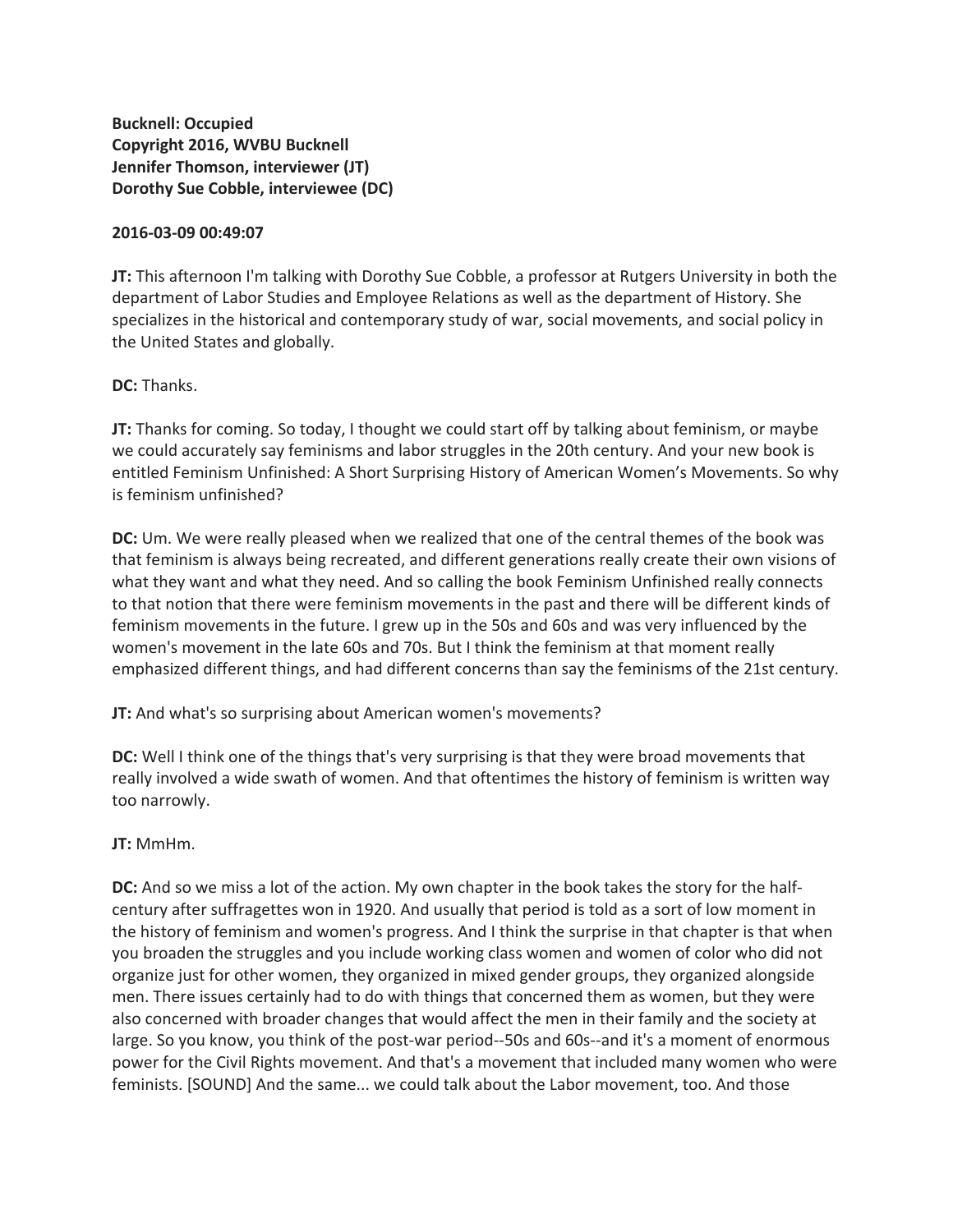movements made some really fundamental changes that benefitted women. And I wanted to include that in my history of women's struggles for freedom and equality.

**JT:** How would you define feminism?

## [SOUND]

**DC:** My own definition of feminism has to do with recognition that there are disadvantages that women suffer as a sex. And a commitment to end those disadvantages.

## **JT:** MmHm.

**DC:** It doesn't mean that you think that the disadvantages that face women because of their sex are always the most important. And that a movement that tries to address the needs of women will always focus just on the disadvantages due to sex.

## **JT:** MmHm.

**DC:** Women are just as diverse as men and they have a range of problems. Some have to do with discrimination on the basis of sex.

## **JT:** MmHm.

**DC:** But women who are migrants or women of color or low-income women or [INAUDIBLE] women with multiple low-paying jobs... there are different kinds of movements that they would want to be involved with. I would call the women in the Labor movement--that I've written so much about- feminists because they wanted to address multiple structures of inequality.

## **JT:** MmHm.

**DC:** They were very clear that they faced problems as women. And their sense of women's disadvantage was not always shared by the culture at large. They argued that there should be childcare.

## **JT:** MmHm. MmHm.

**DC:** That women are never going to have equal opportunities in the workplace unless they have social support and recognition of the value of the work in the home. But that wasn't the only issue that they wanted addressed.

**JT:** So I'd like to talk about an anecdote that you used to open a book that you wrote in 2004 entitled The Other Women's Movement. And so you open it with a conversation about this sort of stereo-typical figure of the soccer mom. Right? Which, any of us who were around in the 1990s - unlike our students -- but other listeners will remember. Became sort of this stereotypical figure in the American imagination. So you write about the soccer mom in the context of the 1996 Presidential election, and so I would actually like to read a short passage and then get into the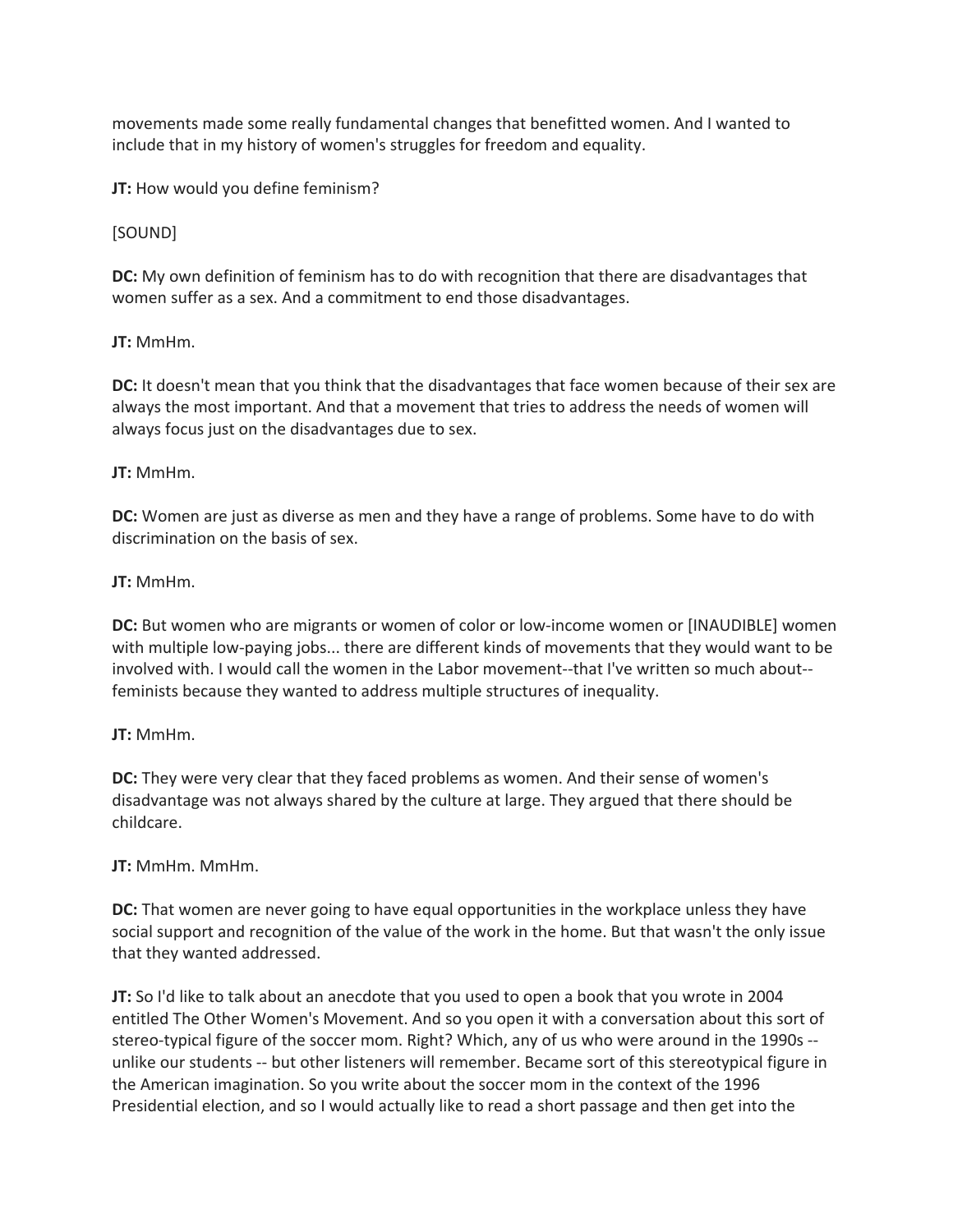issues here. So you write that "it was the vote of soccer moms that Bill Clinton had to win if he were to ensure his reelection. Only much later did it become apparent that these women had been mislabeled. They were not soccer moms at all, indeed as one observer wryly noted, 'Waitress moms might be the better catchphrase.' The majority of American women didn't drive new SUVs, live in the affluent outer suburbs or spend their afternoon chauffeuring their kids around. Rather they owned aging mini-vans, worked long hours for low-pay and jerry-rigged their childcare through neighbors, relatives, and friends." So can you talk a little bit about the significance of the soccer mom as an idea, and the ways in which it brings up some of these larger issues that you've been interested in in your work.

**DC:** You know, as a woman who writes a lot about women's movements and Labor movements, I think one of the defining phrases that was important in graduate school was this notion of gendering Labor history.

**JT:** MmHm.

**DC:** Of making sure that we see the world work through the lens of gender. But I think all too often, what we miss is the class differences, and in some ways, I think we still need to class Women's History. So all too often, I think we write the history of women, really through the lens of the experience of middle-class women. So the soccer mom is one example of that.

**JT:** MmHm.

**DC:** And our narratives are really built around what happened in the lives of middle-class women. You know, one example would be this notion of women first came into the workforce in World War II, and this was.

## **JT:** Hm.

**DC:** And this was a great opportunity for them, they took on jobs that men had had, and then they were pushed out after the war--

**JT:** MmHm.

**DC:** --and they had to go back to being housewives. And that story is true, but it's only true for a small slice of women. Most of the women who had jobs in World War II had jobs before and most of the women went back into the workforce after the war. Not in the high-paying blue collar jobs they had--with benefits,

**JT:** MmHm.

**DC:** and job protection

**JT:** MmHm.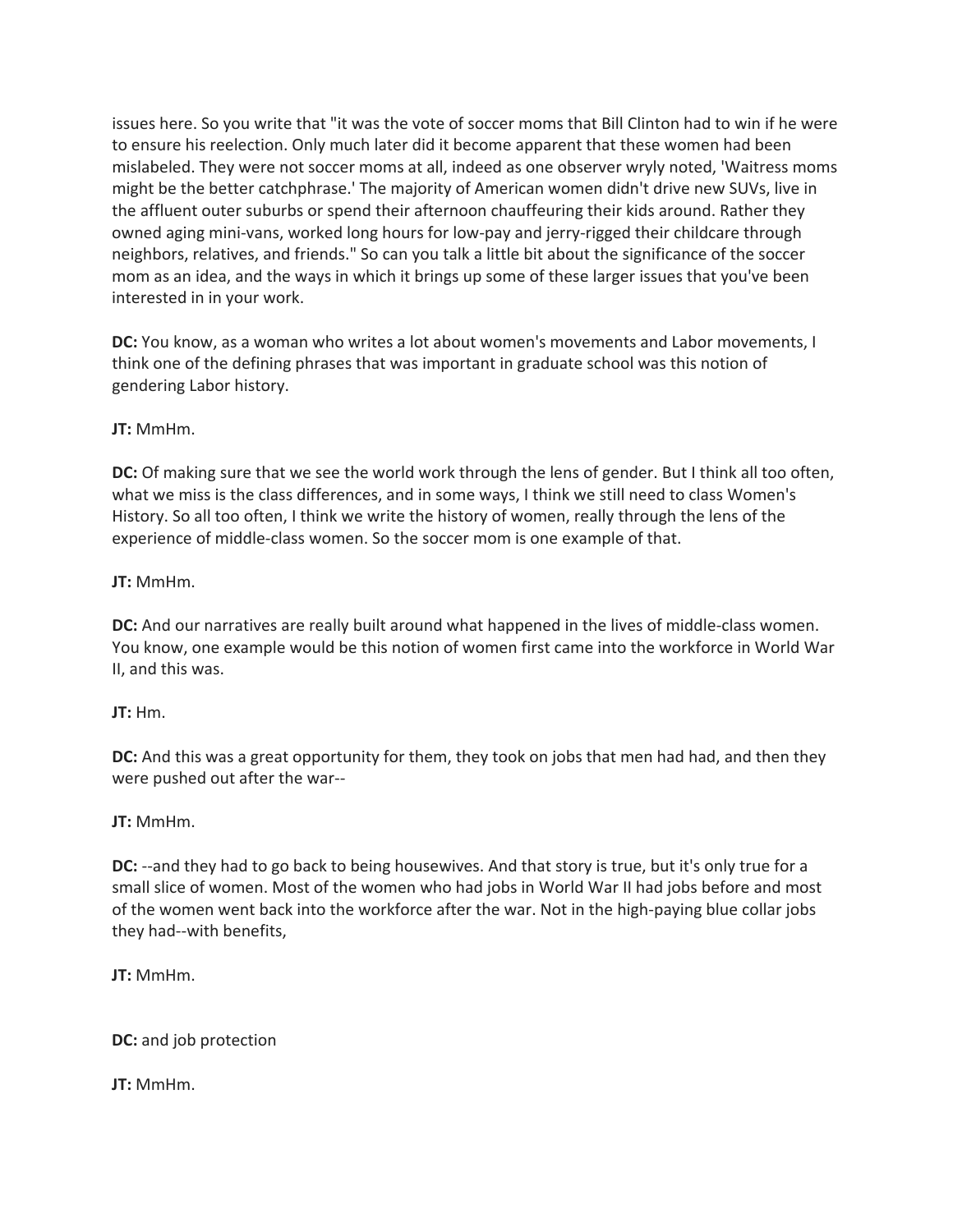**DC:** But into low-paying service jobs. And in some ways, that's the era of the working mom. That's when the working mom era starts.

**JT:** MmHm.

**DC:** But often we don't recognize that until much later. Until that kind of, the women I write about in the 50s called it the double day.

**JT:** MmHm. MmHm.

**DC:** Having to spend a day making in the wage world, but then also in family work. And that sort of conflict of work and family really doesn't become part of the general discussion until it's the reality for middle-class and upper middle-class women.

**JT:** MmHm.

**DC:** When it becomes this issue of careers versus home. But for many women, I would say the majority of women, that's been a struggle for over a half century. But we just don't date it.

**JT:** MmHm. And how was it exactly that in this particular example, the Clinton campaign's belief about what women cared about, how did that end up sort of backfiring on them?

**DC:** Well, I think the Democratic Party, for a long time has not paid the kind of attention that it needs to, to the issues of low income workers. It has disappeared class in a way.

**JT:** MmHm.

**DC:** And there's been a lot written about the defection of blue-collar men to the Republicans, the so-called

[CROSSTALK]

**JT:** Reagan Democrats

**DC:** Reagan Democrats

**JT:** Soon to be what Trump is referring to as Trump Democrats, right?

**DC:** Right. But I actually find that it's been incredible that the Labor movement and many blue-collar workers, particularly women, have remained loyal to the Democratic Party when in fact, the Democratic Party has not really made their issues a priority.

**JT:** MmHm.

**DC:** Economic inequality is now certainly part of what politicians are discussing, but in some ways, they were pulled in, they went kicking and screaming into that dialogue.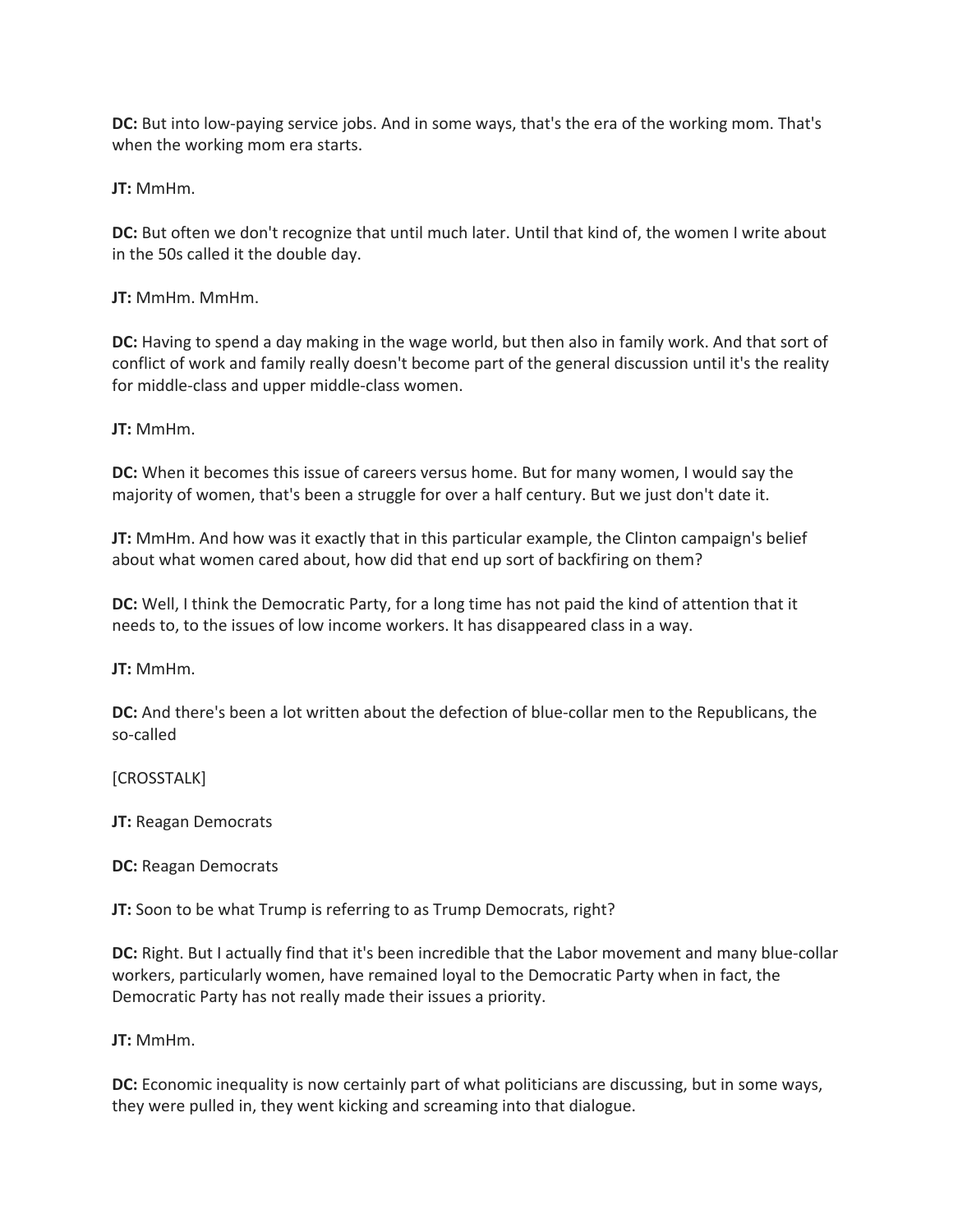**JT:** Yeah.

**DC:** It took enormous amount of pressure, not just from groups like Occupy.

**JT:** MmHm.

**DC:** But other movements -- the Fight for 15. You know, those movements have transformed the conversation, and the politicians are behind, they're not out in front.

**JT:** So when is it that you... when do you find in the history of the 20th century that the Democratic party stopped paying attention to class?

**DC:** You know, I wouldn't say there's a one moment where... all of a sudden we went from black to white, but you could see a gradual shift. Certainly. The Great Society even in the 60s, certainly we were falling away at that point.

**JT:** MmHm.

**DC:** From many of the reforms of the New Deal, which I believe put the imbalance of class power and economic inequality at the center

**JT:** MmHm.

**DC:** of their concerns. We made some progress on those issues in the 60s. One of the things I'll mention tonight the generation of what we could call New Deal feminists

**JT:** MmHm.

**DC:** were responsible for passing the Fair Labor Standards Act of 1938 which is the first time we as a nation said the government does have the right to say to a business 'No, you have to pay a living wage.' It wasn't exactly a living wage when the law passed, I think it was 20 cents an hour [LAUGHS] but it was an important principle.

**JT:** MmHm.

**DC:** that the government could actually tell an employer what wage they could not go below

**JT:** MmHm.

**DC:** a certain wage. They had to have a wage floor. And that law was expanded and improved. It was not a law that covered the majority of workers when it was passed in 1938.

**JT:** MmHm. [CROSSTALK] am I correct in believing that it only actually covered about 20 percent of workers?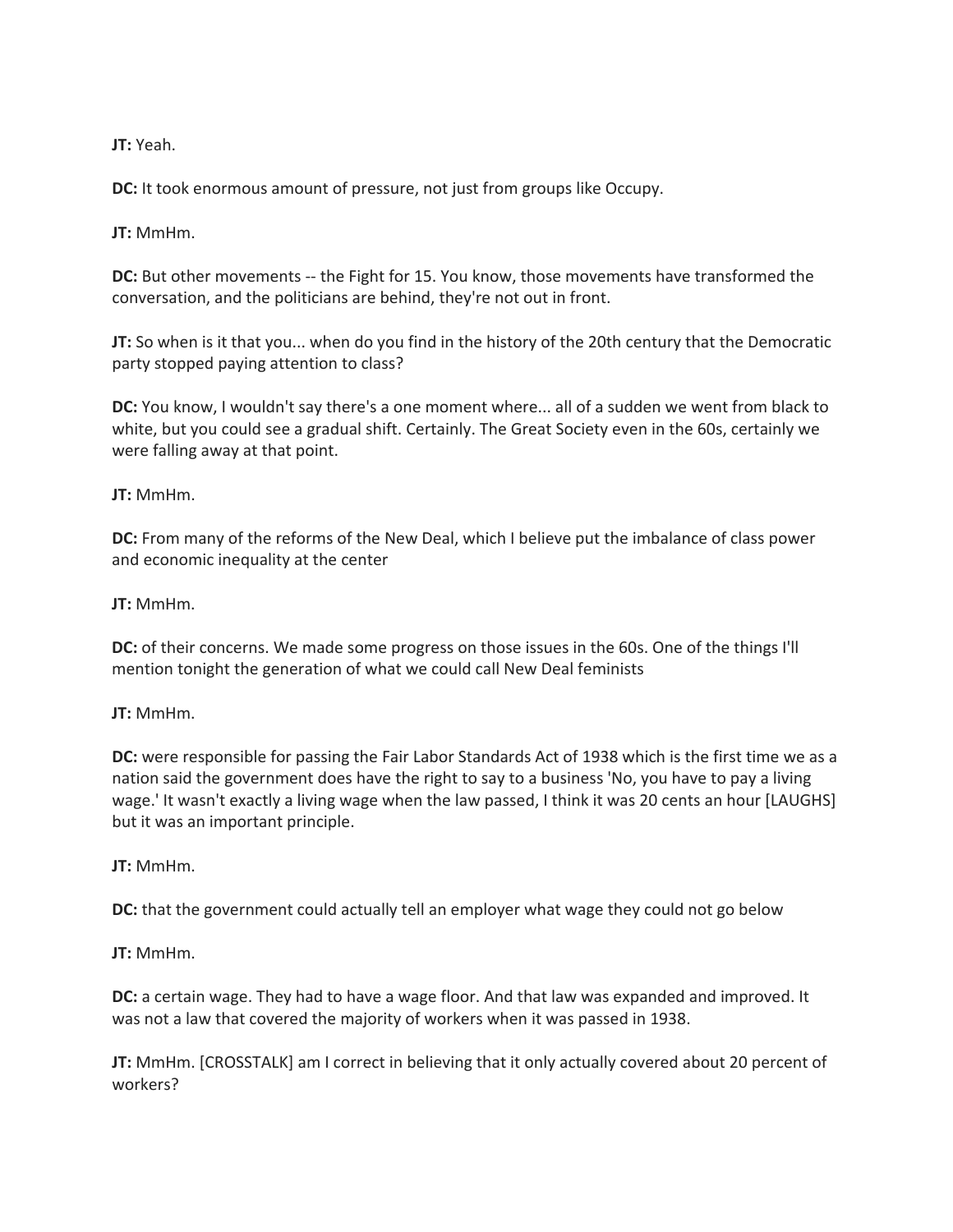**DC:** I don't know if it's that low.

**JT:** MmHm.

**DC:** But it does not cover the majority of wage earners until 1966. So it took decades for the law just to cover the majority.

**JT:** MmHm.

**DC:** And in some ways, we've gone backwards since then. Because many employers have redefined the people who work for them as independent contractors.

**JT:** MmHm. MmHm.

**DC:** And so people that are not considered technically employees by the definition of the law would not be covered.

**JT:** Right.

**DC:** But we continue to make some advances on minimum wage, but for example we haven't raised the minimum wage nationally for twenty years. It's been a long time. And I know there's some activity here in Pennsylvania.

**JT:** MmHm.

**DC:** On Monday, the governor passed an executive order, actually raising the wage for state employees.

**JT:** MmHm.

**DC:** And people who have jobs with government contracts. He raised the wage by three dollars so it will move up to ten. I think Pennsylvania has one... is on the low end of the state minimum wage.

**JT:** Yeah. Definitely.

**DC:** But his proposal to raise minimum wage to ten dollars for all of workers in Pennsylvania has been held up by the Republicans.

**JT:** I'm surprised. I mean, he... Obviously he had to do that with an executive order because they've blocked him on every sort of budgetary conversation so far since he's gotten into office.

**DC:** Yeah.

**JT:** So I'd like to delve a little bit into this question of narrative that you've brought up. In particular what you've referred to an Equal Rights teleology, right? To the ways in which we tend to think about or historicize the women's movement. So, as you've talked about before, this story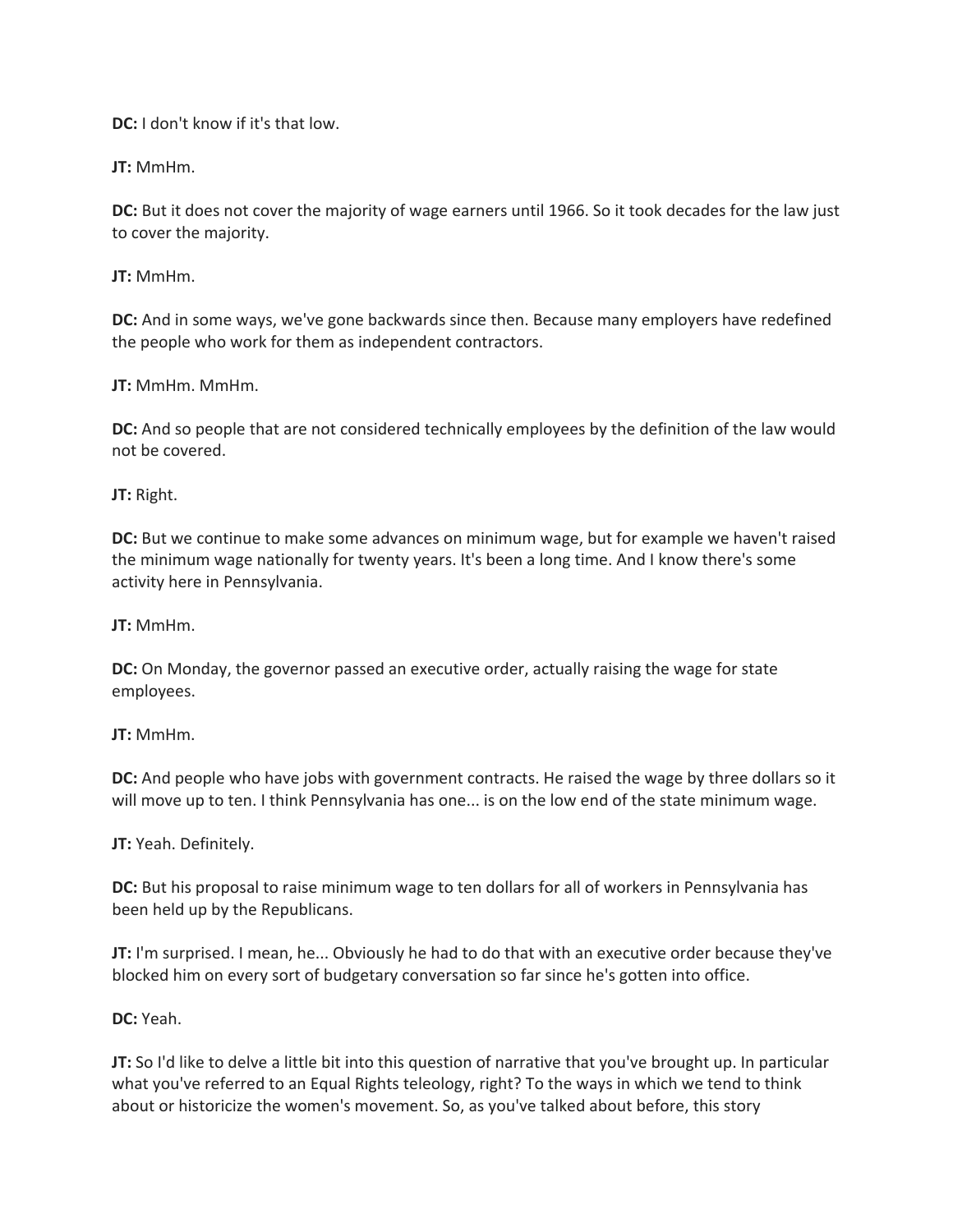oftentimes locates the beginning of so-called Modern feminism in the 1960s with let's say the National Organization of Women being founded, and locates the battles around issues like the Equal Rights Amendment or the attempt to get equal pay for equal work.

**DC:** MmHm.

**JT:** And I think this is certainly a dominant narrative that many of our listeners will be familiar with. So what are the chief problems with that narrative? I know we've talked, certainly, it erases many groups of women, but can you just sort of reflect on the costs of reiterating this narrative?

**DC:** Yeah... you know you' mentioned two things --

**JT:** MmHm.

**DC:** Equal Rights and equal pay. And actually those two areas were pursued by different groups--

**JT:** OK.

**DC:** of workers. So if we take the so-called Equal Rights' goal, we would all agree that... or many of us would agree that women deserve to have the same rights as men.

**JT:** MmHm.

**DC:** And I think one of the debates are that women should have Equal Rights to men. But one of the debates was "how do we go about making that real?" And after suffrage in 1920, the women's movement really split into two wings.

**JT:** MmHm.

**DC:** And one group focused almost primarily on achieving legal equality.

**JT:** MmHm. MmHm.

**DC:** With men, and they also defined equality in a somewhat narrow way. So it meant having the same treatment.

**JT:** OK.

**DC:** As men. That was what equality was defined as.

**JT:** MmHm.

**DC:** And there are other definitions of equality. One could talk about laws that allow for equal opportunity, but don't necessarily treat people exactly the same. A famous case was a law that was on the books in California that said women who are pregnant--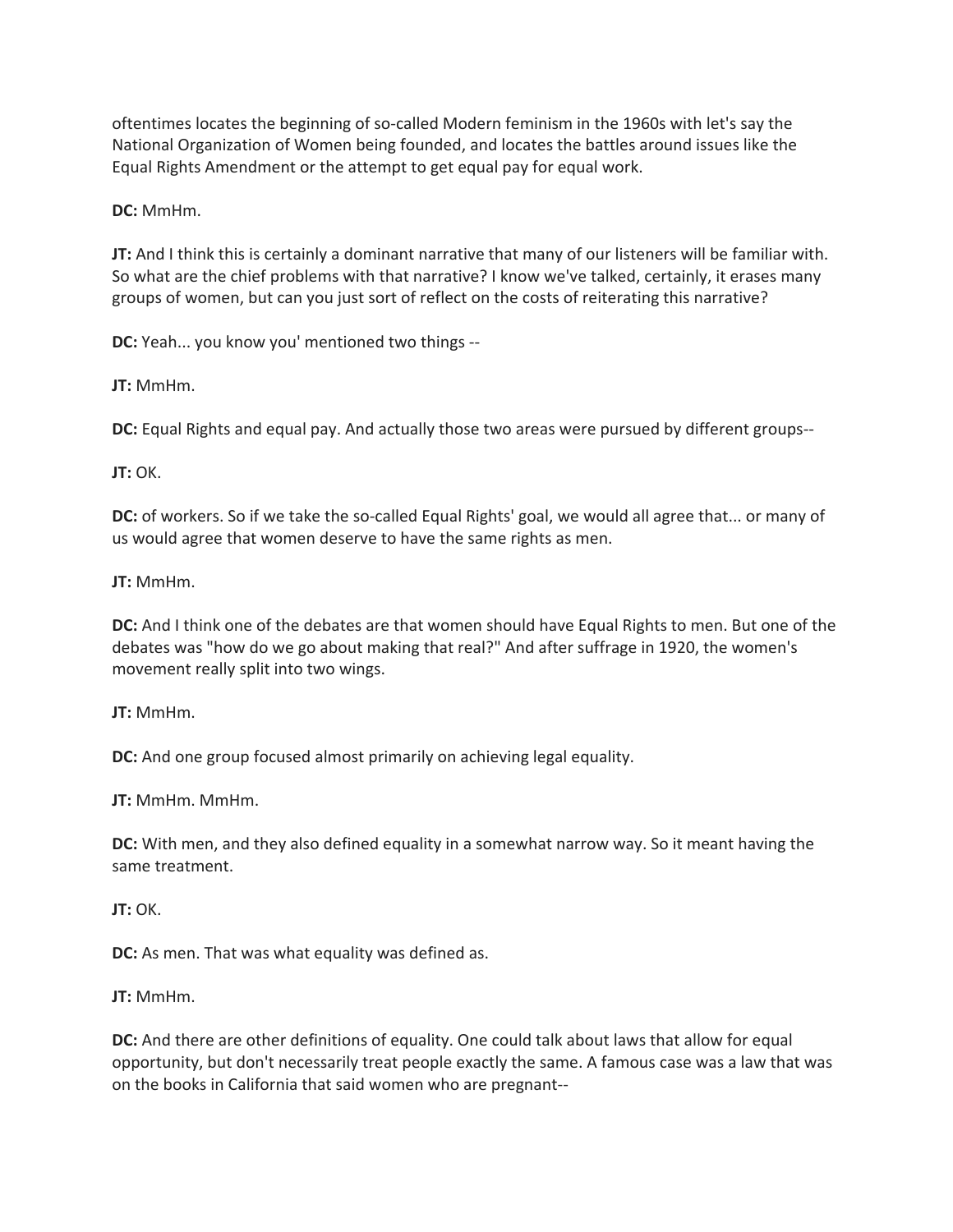**DC:** actually have the right to take leave and return to their job.

**JT:** OK.

**DC:** This was a law that only gave that right to women. It's called the Cal-Fed case because the bank of Cal-Fed sued and said this is discriminatory.

**JT:** ...to men.

**DC:** ...to men...

**JT:** And when was this?

**DC:** This was in the 70s.

**JT:** OK.

**DC:** And again, feminists divided on this. Many women said well we would like a law that gives both men and women leave for family reasons and the right to return to their job.

**JT:** MmHm.

**DC:** But in fact, we don't want to do away with this current job, right? Because it is only women who are forced to choose.

**JT:** MmHm.

**DC:** Men can have families and not leave their jobs.

**JT:** Right.

**DC:** Only women are forced to choose. So in some ways to create real equality, you sometimes have to treat men and women differently. That was an argument throughout the 20th century. The national women's party was the primary group that proposed the ERA, and they had as I said, a very narrow definition of equality. One of the debates at that point was over minimum wage.

**JT:** MmHm.

**DC:** It was hoped by many of the group that I would call the social justice feminists that they would be able to convince the national women's party to support fair labor standards. Laws that would set minimum wages for women. And the idea was that you set them for women, and eventually you would be able to set them for both men and women, which did happen in 1938. But in 1923, the Supreme Court actually outlawed even actually minimum wage setting for women. And the two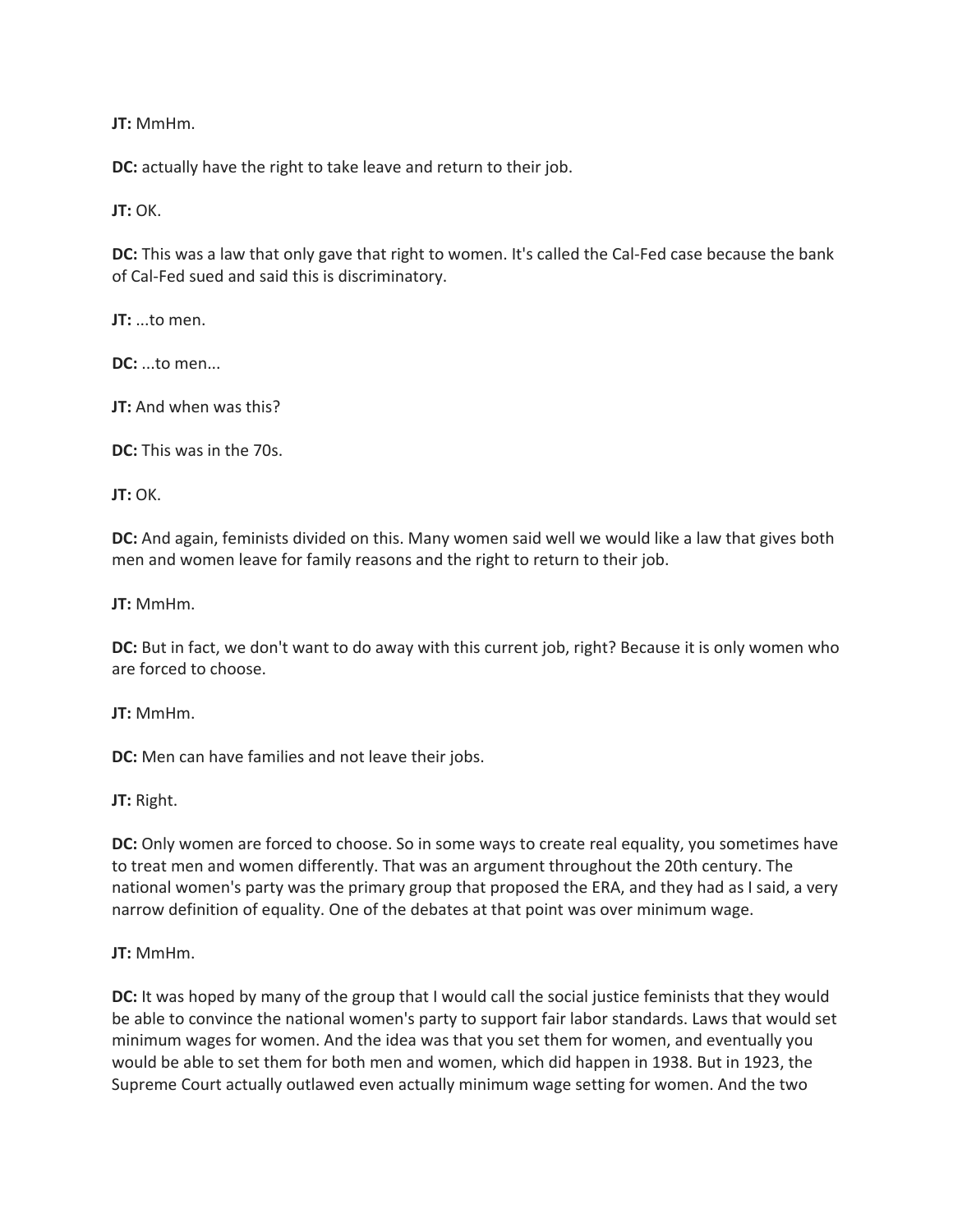wings of the feminist movement were furious at each other. The National Women's Party celebrated this as a victory for women. That women should have the same freedom of contract

**JT:** MmHm. MmHm.

**DC:** that men had. The social justice feminists said freedom is something, whose freedom. Freedom for employers may not be the same thing as freedom for workers. And this is a false freedom to say that we can now work for slave wages.

## **JT:** MmHm.

**DC:** So the movement really split at that point over the protective laws. And that continued for the next half-century. The social justice women also argued that just focusing on legal changes was not enough.

## **JT:** MmHm.

**DC:** That you really, really had to address issues of civil rights, of economic inequality, of migrant rights. There were disadvantages that women faced that weren't just from their sex or that wouldn't just be addressed through changing the law. So many of the women that I write about believed that you needed to have collective voice at work. You needed to have a collective voice as a consumer.

## **JT:** MmHm.

**DC:** That corporations were organized, they were powerful. That individual employees were in some cases, able to negotiate good deals based on their own education and market power as individuals, but that wasn't true for the majority and they needed collective representation.

## **JT:** MmHm.

**DC:** So one of the primary campaigns that the social justice feminists were involved with was to achieve freedom of speech, freedom of assembly, the right to organize and bargain. And that was achieved, at least partially at the federal level and the New Deal.

**JT:** Now did women -- women organizing in the workplace -- did they organize their own unions or did they join co-ed unions?

**DC:** They did both.

## **JT:** MmHm.

**DC:** One thing that I was really surprised about in writing my second book, I was doing research in Detroit at Wayne State.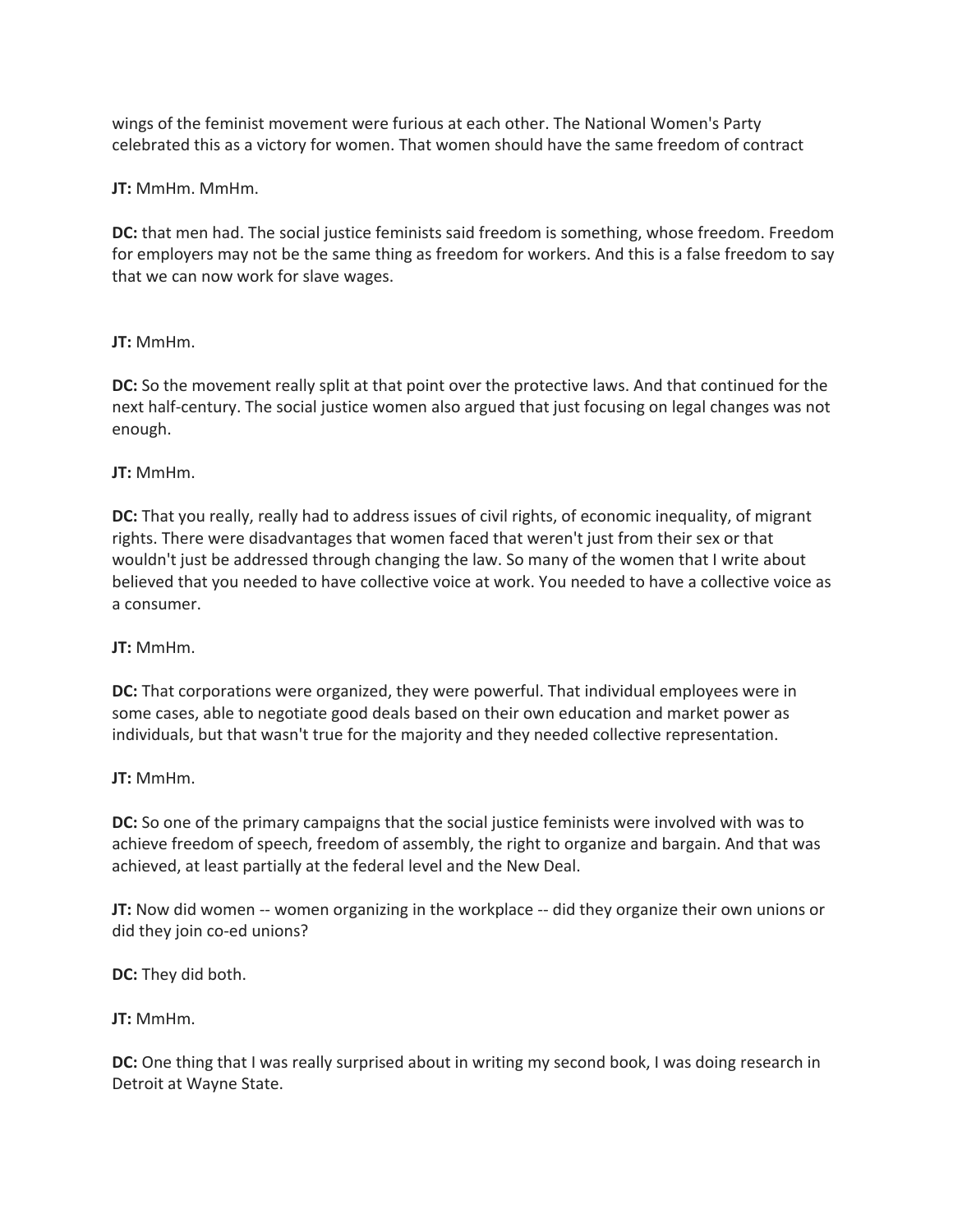**DC:** ...looking at the records of the United Auto Workers, and I was thinking while I'm writing about wage-earning women, and those would be the women that would join a union, but it turns out that there was this huge collection of women's auxiliaries.

**JT:** OK.

**DC:** And I thought well that's just the wives, you know. But I'll look at that. And it turned out that many of these women were also wage-earners. They were the working moms and working mothers that... I was talking about earlier in the 40s and 50s. But they decided that in fact they needed a separate space to talk to other women about the problems that they faced in particular as women. And they went back and forth between market work and family work. But their primary identity was with other women, and so they maintained their membership in the women's auxiliary.

**JT:** And so what relationship did the auxiliary have with the union itself?

**DC:** Well, gradually, the women began to participate in both.

**JT:** MmHm.

**DC:** And so the women would go to the meetings with men and they were full-fledged voting members. The women's auxiliary did not have the same kind of formal power.

**JT:** MmHm.

**DC:** But it was recognized as an organization that had to be listened to. And... I think the whole question of power between men and women is something that we can't just assume is always one way.

**JT:** MmHm.

**DC:** And I think it's true that much of the emphasis, say in the 1960s and 70s movement, was about the inequality between men and women, particularly in the home, where you had professional men and college-educated women who were not pursuing careers.

**JT:** Right.

**DC:** ...outside the home. And I think there was quite a gap there in terms of power. But that arrangement is an arrangement that was particular to a certain class. And if you look at working class families, where men's wages are not so great.

**JT:** MmHm.

**DC:** They may have long periods of unemployment, where the contribution of women, even when they're not making wages, to the kind of functioning of the household economy.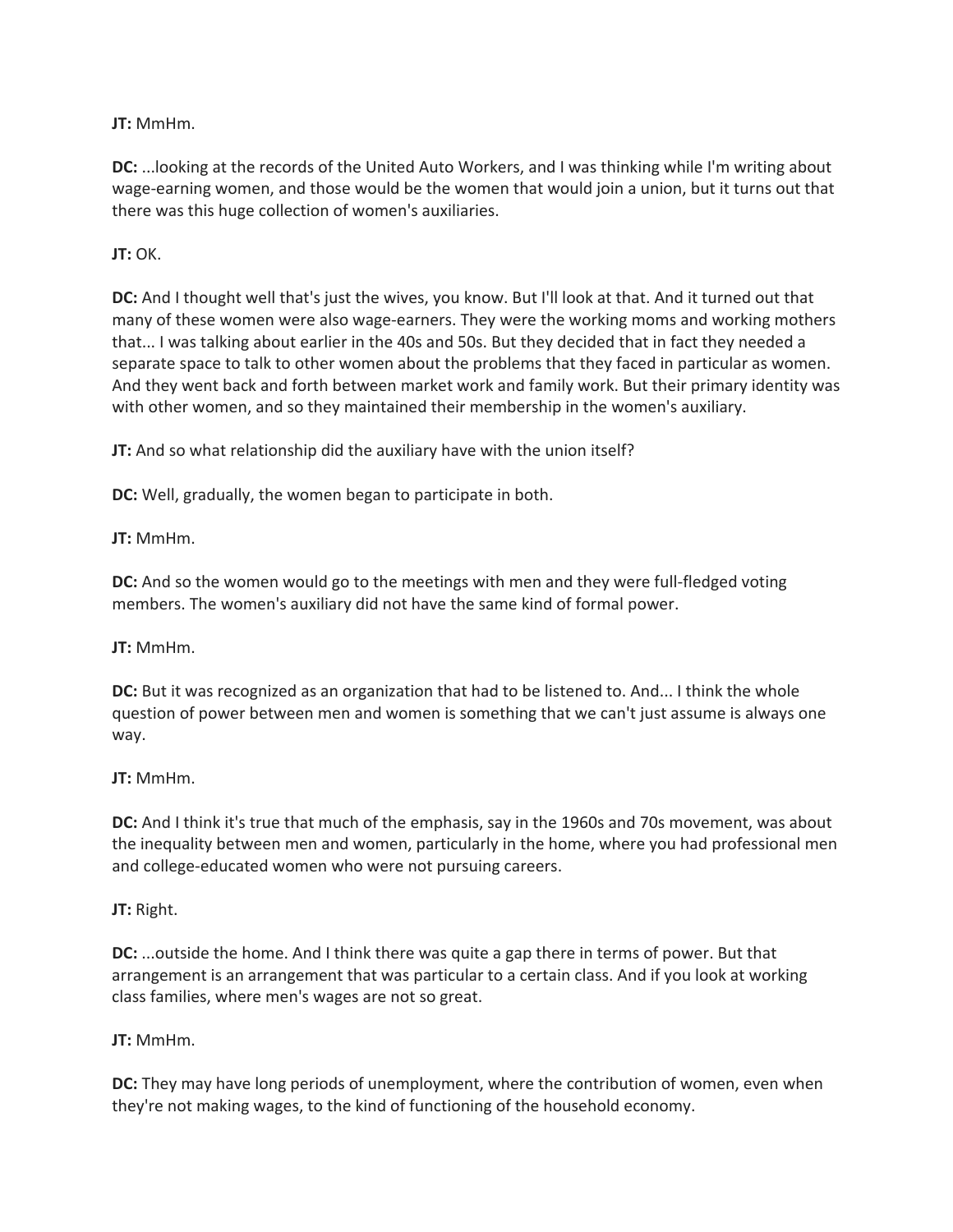**DC:** is still very great. There's greater economic equality, and I think that the power differential there can be less. So I think in some ways the auto workers, the auxiliary had a respected role. It also played an enormous role in the organizing of the union. People may be familiar with how the auto workers were founded in the 1937 Flint sit-down.

## **JT:** MmHm.

**DC:** Which was this small group of people that wasn't violent. They just sat down. [CROSSTALK] it was passive resistance in many ways, and it was incredibly effective.

## **JT:** MmHm.

**DC:** But the Detroit police, and also the General Motors police at that time had a huge army of private guards. Tear-gassed the plants, and it was the women's auxiliary that was outside picketing that threw the tear gas back [CROSSTALK] that broke the windows to let the tear gas out.

#### **JT:** MmHm.

**DC:** They were incredibly important in the founding of it. So they had a respected place.

**JT:** So, I mean, given this very rich history of activism, is it even useful to talk about feminism as though it came in waves [LAUGHS] We have this sort of first wave, second wave, and now I guess we're sort of in the third or fourth wave depending on who you ask.

**DC:** Right.

**JT:** I mean, is that an even useful way to think about things?

**DC:** I think the wave metaphor which is the primary metaphor which is the primary metaphor that's used in women's history can obscure a lot. As I mentioned earlier, the first wave purportedly ended with suffrage.

**JT:** MmHm.

**DC:** And the second wave doesn't start until the late 60s. So you've got about fifty years there.

[LAUGHS]

[CROSSTALK]

**JT:** Where women aren't doing anything apparently [LAUGHS]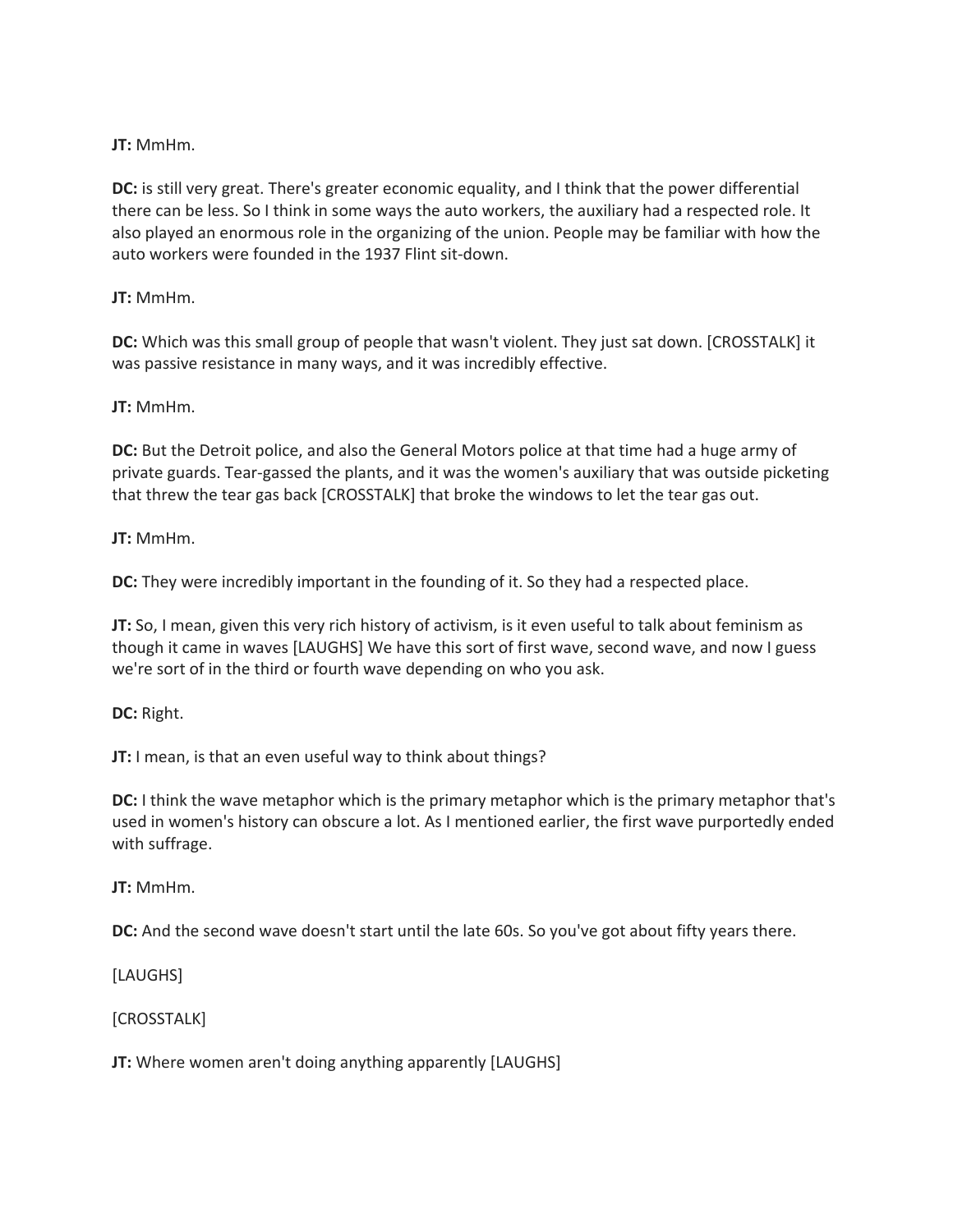**DC:** According to the wave story.

**JT:** Yeah.

**DC:** There's very little activism. And I think that does not do justice to that half-century.

**JT:** MmHm.

**DC:** It really only recognizes certain kinds of activism.

**JT:** Yeah. So as we're talking here, in different ways, some of these themes have been highlighted in the current Presidential primary season. Right? And I mean, for obvious reasons, many of these issues are being refracted through the campaign of Hillary Clinton both in terms of her own history, but also in terms of arguments that she's been making campaign promises she's been making, as well as what's considered to be her alarming lack of support amongst particularly young women. As this campaign has ground on for the length that it does in this country, are there ways that you've seen issues that you've studied come to the fore?

**DC:** Yeah... I think that the gap in terms of the age gap.

**JT:** MmHm.

**DC:** in terms of support for Hillary is really interesting. The millennial generation is much to the left of what we could call the Baby Boomer generation, and that's borne out by the support--who supports Bernie Sanders.

## **JT:** MmHm.

**DC:** And so why would we be surprised that that's true for women as well as men.

**JT:** Right. So you're here on campus tonight to talk. And I'll read here from your talk description cause it will be much more eloquent than I would paraphrase it. To talk about the hidden history of economic justice feminism in the United States as well as about how American women organized internationally to secure peace, achieve economic security and further women's and human rights. So we've been talking exclusively about the United States, can you talk a little bit about the international or global dimensions of your research?

**DC:** One of the things that really interested me in writing this book I'm in the middle of, is the ways in which we also still tell the story of the American women's movement as a very... as a national movement. As a movement that happened within these borders of the nation.

## **JT:** MmHm.

**DC:** And one of the things that I was struck by, I guess the first thing that I saw that really seemed to challenge that, was I had written a lot about the so-called President's commission on the status of women.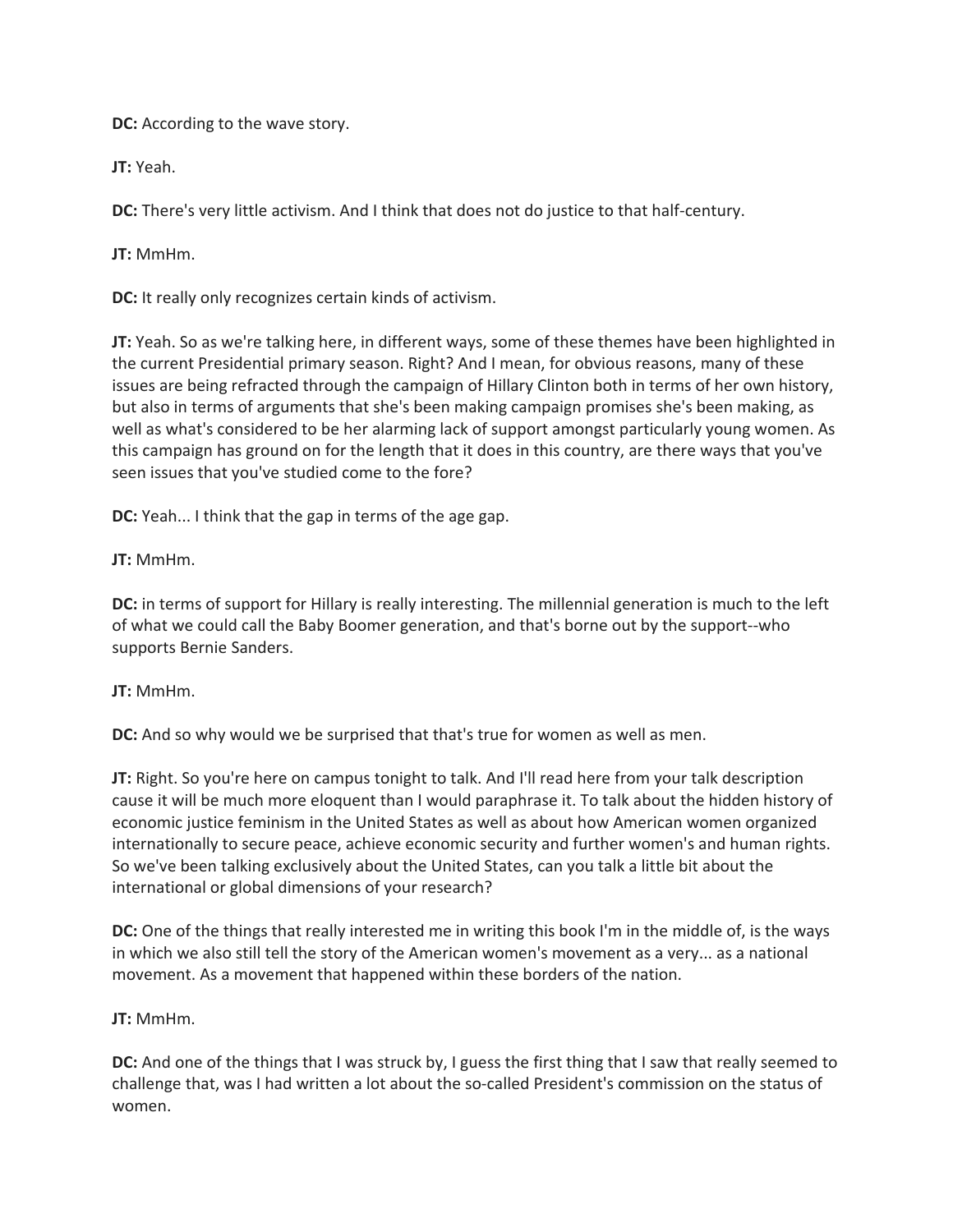## **JT:** Right.

**DC:** Which was in many people's minds a huge turning point, sort of not unlike the publication of the Feminine Mystique. The commission on the status of women also published its report in 1963 at the same time. And I've written about that, and I was trying to understand it as a document in its time that was actually very broad and progressive. And what I didn't understand was that many of the women who were key to securing that agreement and getting that commission set up had also been involved in the U.N.

**JT:** MmHm.

**DC:** and the U.N. commission on the status of women.

**JT:** OK.

**DC:** Which happened, 20 years before. And then I started looking back at the women I'd written about, and realizing that in fact they had not stayed within national borders.

**JT:** MmHm.

**DC:** That they were very much connected to the world and to global

**JT:** MmHm.

**DC:** to the global economy. And that... I haven't quite figured it all out yet, but I think in some ways, the Baby Boomer generation was more inward. Perhaps because of the Vietnam War, there was a kind of isolationism.

**JT:** MmHm.

**DC:** Perhaps because of such distrust of American power. But if you look at the periods that I'm writing about right now, from World War I up to the 60s, those generations were very much shaped by the global depression and by world wars.

**JT:** MmHm.

**DC:** And they crossed national boundaries to try to connect with other like-minded people to forge a transnational politics.

**JT:** MmHm.

**DC:** And may of the people that I'm writing about were very concerned to try to set not just wage floor nationally, but a global wage floor.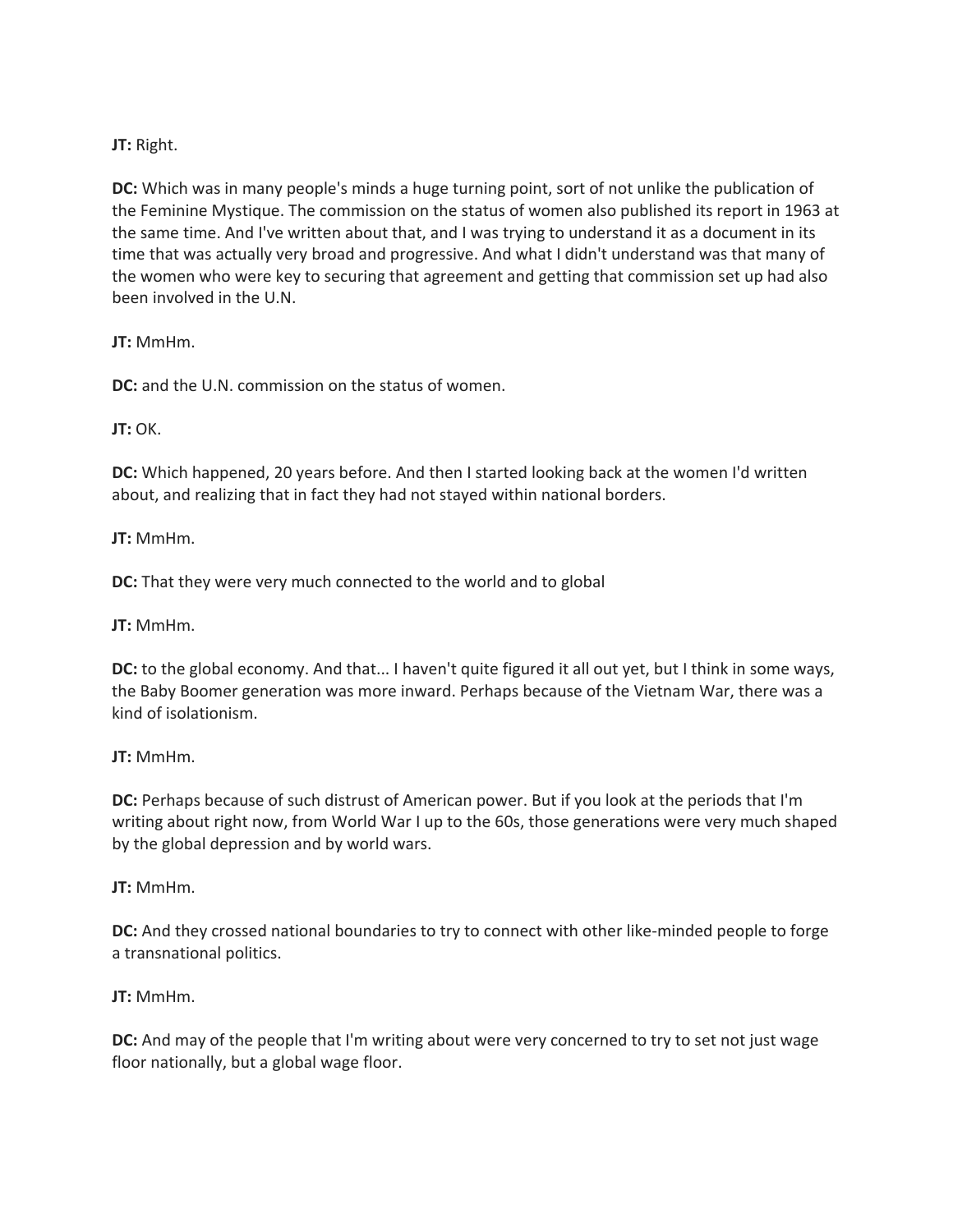**DC:** So that movement really takes off after World War I, and it's not surprising. Wars really do get people thinking about global politics.

## **JT:** MmHm.

**DC:** So after World War I with the peace treaty, the first international body, the ILO [International Labour Organization] was set up to think about what to do, how to regulate labor standards worldwide. And that body also took on issues that were very directly related to women, such as paid maternity leave, and health services, and also child labor issues. But women did not have any voting rights in the ILO at its founding convention.

## **JT:** MmHm.

**DC:** So it was 41 nations and all the representatives were men. It's a tripartite body, so they had representatives from workers, employers, and states. And they were to debate issues not just like the minimum wage, but also maternity leave and other kinds of issues. So women decided primarily women who had been involved in labor parties. In the Socialist party, many working-class women, but also their allies. In the U.S. the primary organization was the women's trade union league.

## **JT:** OK.

**DC:** Which was a cross class group. They decided, well we'll hold our own convention. The ILO was to meet in Washington D.C. and they decided to hold their own meeting. Women from 300-400 women came from 14 different nations.

## **JT:** Wow.

**DC:** From Asia, from Europe, from Latin America, and they passed their own resolutions, and that- in my mind--became a kind of organizing vision for how to address problems of the global economy that was really looked to for the next half-century.

**JT:** MmHm. So it's interesting that you say some of the women active in these organizations were coming from the Socialist party. Was there anti-capitalist bent to the organizing going on here, was it still operating within a capitalist framework, how were they disposed towards the actual form of the economy itself?

**DC:** I think our political labels.

## **JT:** MmHm.

**DC:** Don't work very well. I think most economies are actually a mix of capitalist and socialist, and many of my women thought of themselves as socialists. They called themselves socialist. They thought of themselves as democratic socialists.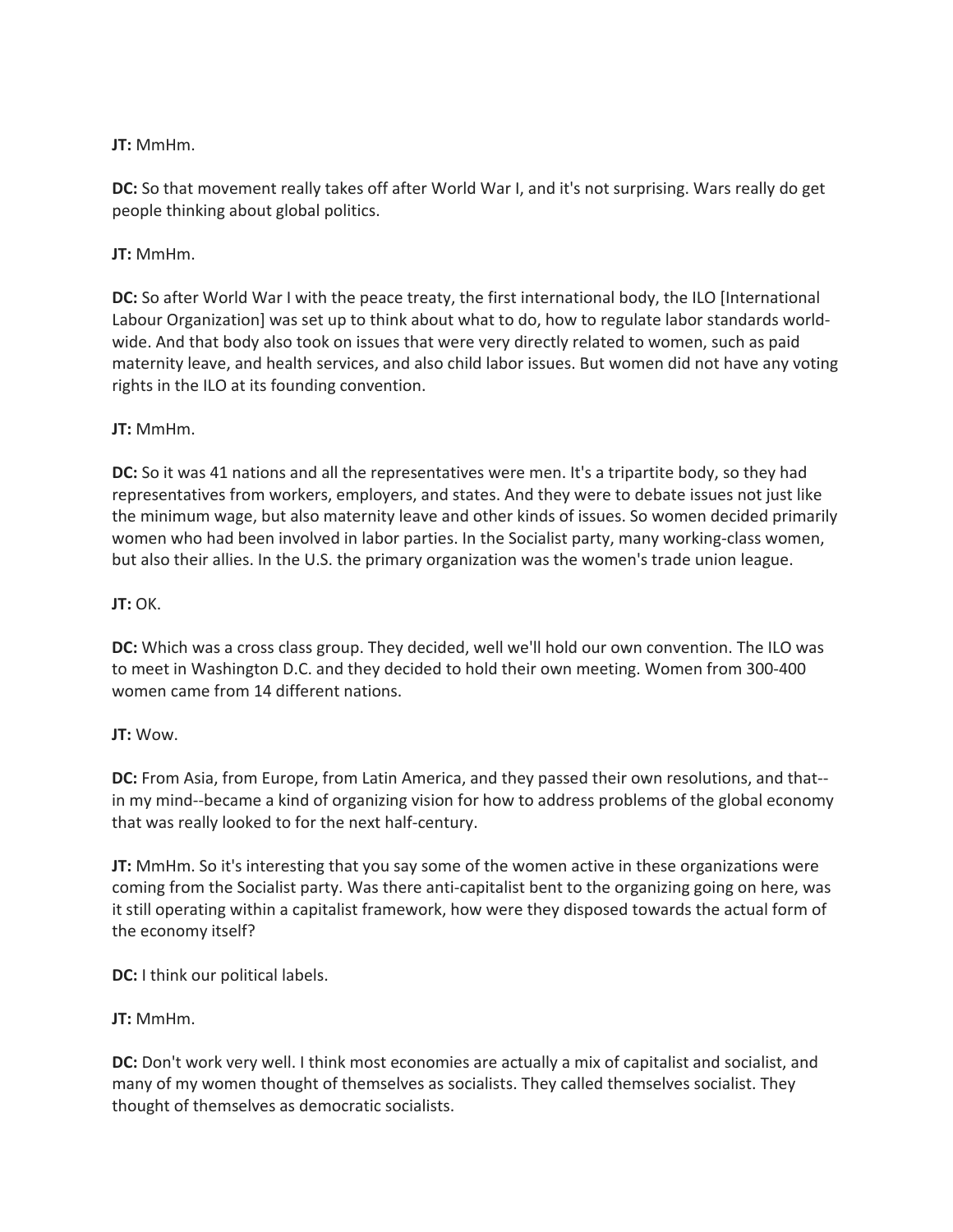**DC:** But they wanted to socialize capitalism or make it better.

**JT:** MmHm. MmHm

**DC:** They didn't want to do away with private property or the market. And they also were very clear and there's some very moving memoirs that some of them wrote about the need to adopt methods that were not violent to bring social change.

**JT:** MmHm.

**DC:** With the Bolshevik revolution, those issues were really brought front and center. And there were other nations as well that went through violent upheavals to bring changes to the politics and to the economy. But the women that I'm looking at were real clear at a certain point that they still believed [LAUGHS] in parliamentary democracy.

**JT:** MmHm.

**DC:** They believed it wouldn't work unless people organized and had power and unless there were grassroots movements that made sure the laws were passed and enforced. But they wanted change through politics, not through war.

**JT:** Yeah.

**DC:** And wanted their slogans, which I just laughed when I came across it. One of the famous slogans from the 60s was Make Love, Not War. But in the 20s, the women I'm writing about said "Make Law Not War" [LAUGHS]. It's not quite as exciting, but that was their vision.

**JT:** MmHm.

**DC:** That we need alternatives. You know, the Great War... in Britain, one in three young men between the ages of 18 and 22 died. We know the kind of devastation that happened after World War I and the genocidal horrors of World War II.

**JT:** MmHm.

**DC:** So those were very shaping--

**JT:** Yeah.

**DC:** events for the women of those generations.

**JT:** So I know we're running a little short on time, but I have one last question for you, which is why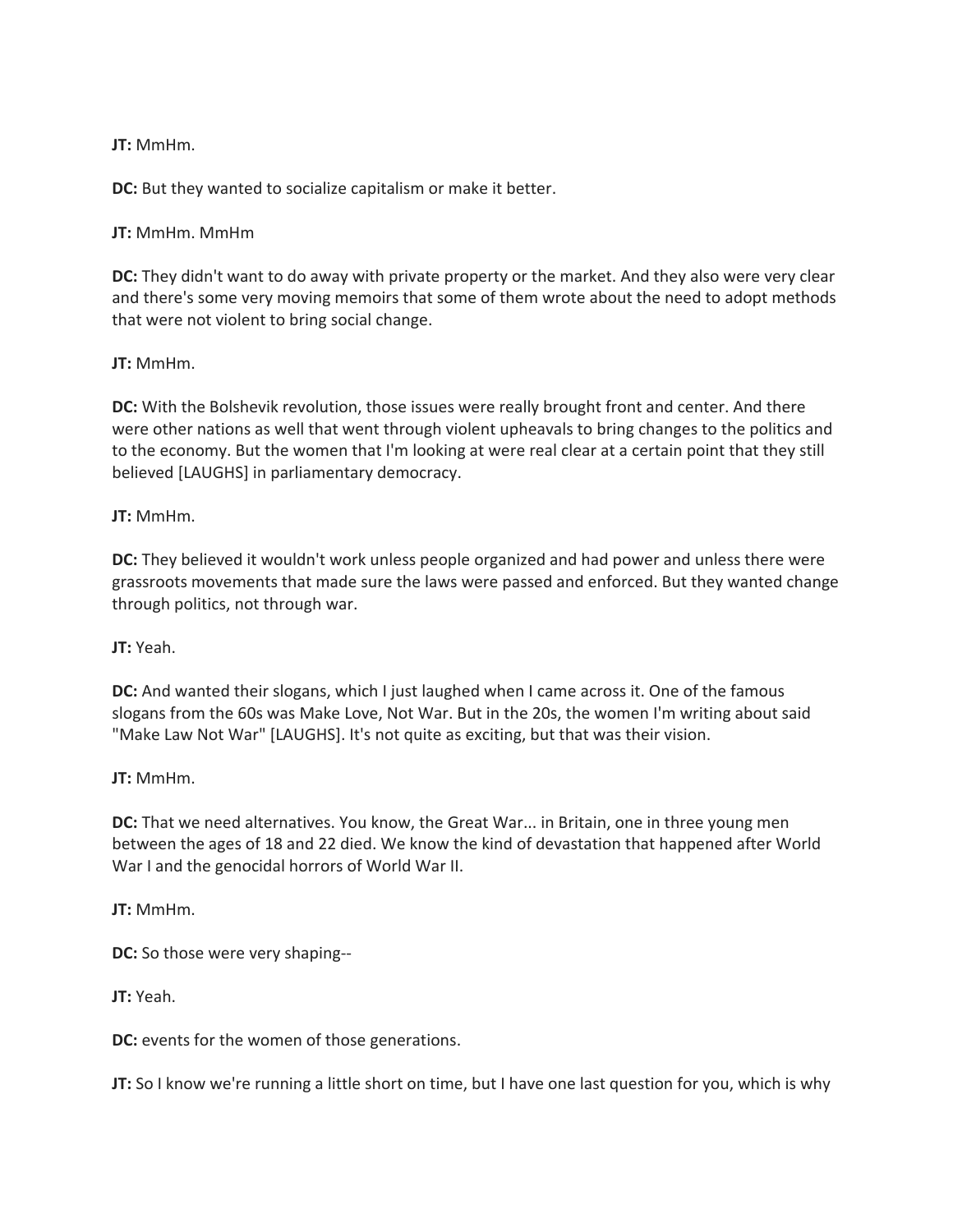is it that in the United States we don't have federally mandated childcare centers or maternity or family leave, right? What's the historical accounting on that? [LAUGHS]

**DC:** It's the perfect storm, right? So many things that happened. There were certainly a movement pushing for those kinds of changes. As we know the childcare law that did pass in 1971 was vetoed by Nixon, and that, I guess, was the closest that we've come to that. And now there's a movement, I think, that is really building up some fire and speed to think about childcare as a... to think about extending--

**JT:** MmHm.

**DC:** kindergarten backwards.

**JT:** Right, right. To the pre-K.

**DC:** So in some ways, we really are beginning to address this issue, but from a little bit different angle. On the one hand, we're gonna go back, have pre-K.

**JT:** MmHm.

**DC:** So there's that movement, and you know there's some states that universal pre-K is here.

**JT:** Right, like New York, I think, right?

**DC:** Yeah. Yeah. On the other end, there's a growing movement at the state level, and also laws proposed for paid leave.

**JT:** MmHm.

**DC:** For childbirth and family. And it's also leave that would allow you to care for a sick family member and elder care.

**JT:** MmHm.

**DC:** So, people who particularly [SOUND] women who, and men as well who are working in very rigid jobs where there's not much flexibility at all--

**JT:** MmHm.

**DC:** Often do have to face this thing well should I let my child stay home sick... or you know, I go to work, or do I just not show up and lose my job? So there is a movement to require employers to have paid sick leave. Many municipalities and New Jersey, I think New Jersey is the state where most cities have passed that kind of law.

**JT:** MmHm.